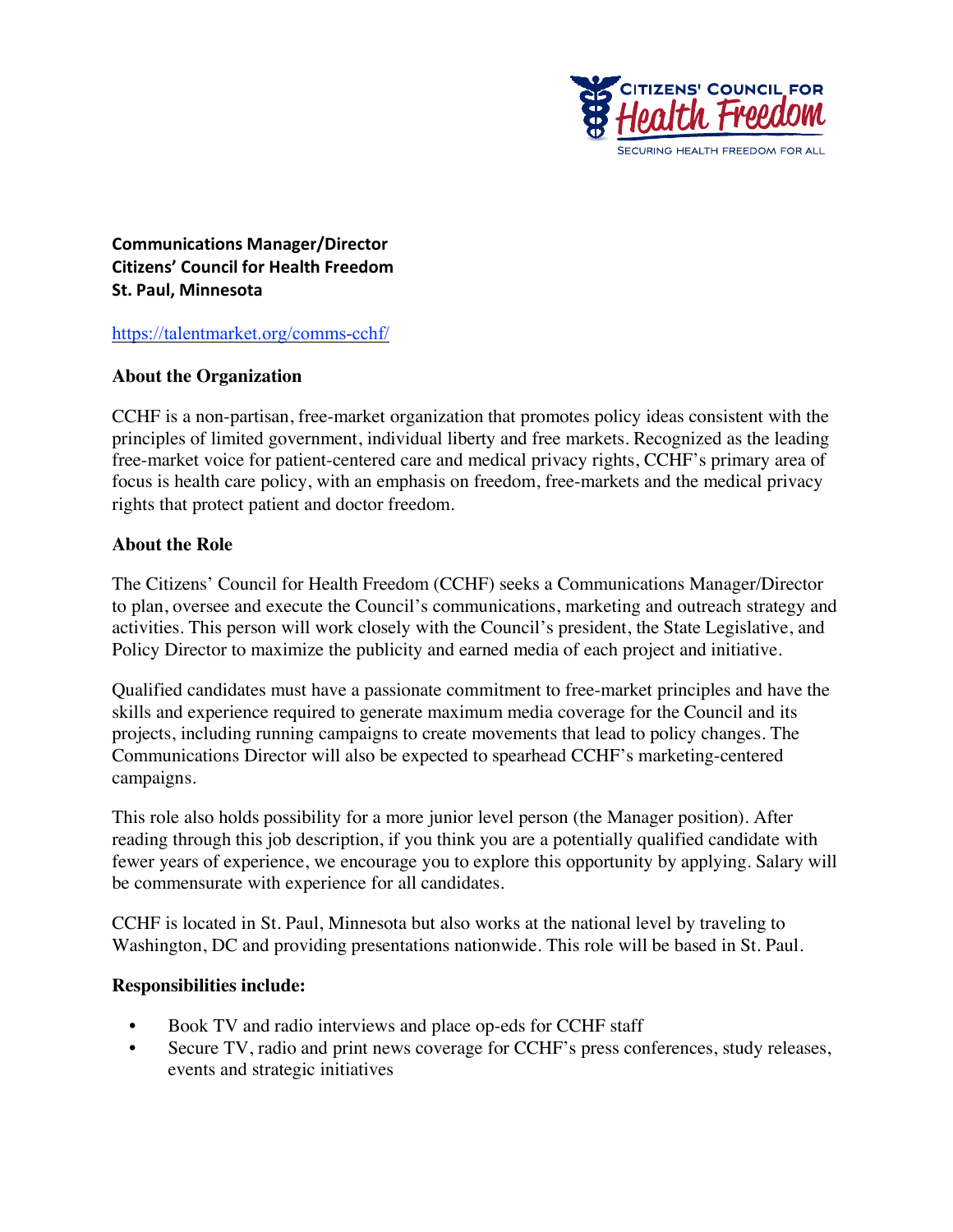

- Create new and manage established contacts with media members through building relationships
- Build the quality and integrity of CCHF's brand and messaging
- Serve as an articulate spokesperson for CCHF and its work as needed
- Copy editing all of CCHF's publications
- Running CCHF's marketing-centric information campaigns
- Oversee all of the communications department's activities
- Managing CCHF's Twitter, Facebook and other new-media accounts
- Work with CCHF's leadership team to implement and suggest changes to our strategic communications plan
- Assist with event coordination and messaging

# **Qualifications:**

- 3-8+ years of communications/policy experience with a history of earning media coverage and creating innovative ways to turn policy ideas into stories and events that change public opinion
- Ability to translate detailed and dry policy ideas into stories and PR events that earn news coverage
- Ability to make complex policy concepts easily understandable to policymakers and the American public
- Exceptional copy-editing skills and strong writing ability
- Understanding that communications is not an 8-5 job and willingness to work all hours to secure media coverage or help a staff member
- Mission-first: Willingness to do the work necessary to accomplish CCHF's goals
- Self-starter and hard worker
- Highly organized with strong attention to detail
- Ability to prioritize and adjust strategies on an ongoing basis
- Entrepreneurial spirit
- Established national and/or Minnesota media contacts are a plus
- A positive attitude and eagerness to work as an influential member of our team

CCHF is an equal-opportunity employer.

### **Application requirements:**

Qualified candidates should submit the following application materials in one PDF document:

- Résumé with a focus on a candidate's measurable accomplishments
- Cover letter detailing:
	- Interest in the position, including a passionate commitment to the mission of CCHF